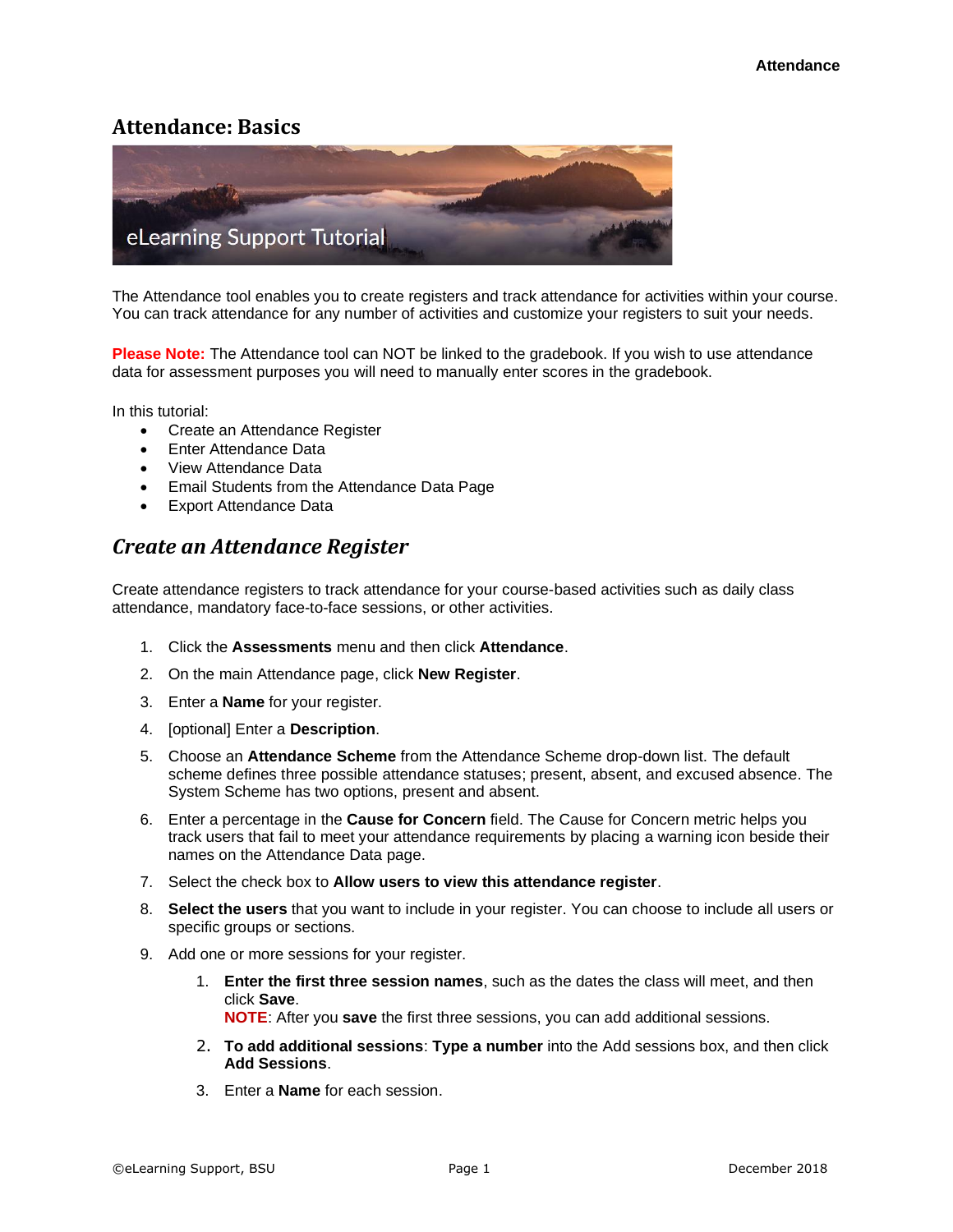4. [optional] Enter a Description for each session.

#### 10. Click **Save**.

| Edit Register - Classes v                                                                                                                 |                           |                                      |        |  |  |  |  |
|-------------------------------------------------------------------------------------------------------------------------------------------|---------------------------|--------------------------------------|--------|--|--|--|--|
| <b>Properties</b><br>Name*<br>Classes<br>Description                                                                                      |                           |                                      |        |  |  |  |  |
| Attendance Scheme <sup>+</sup><br>$\sim$<br>Present/Absent/Excused                                                                        | цĒ,                       |                                      |        |  |  |  |  |
| Cause for Concern (%)<br>80<br>Visibility<br>Allow users to view this attendance register                                                 |                           |                                      |        |  |  |  |  |
| <b>Users</b><br>Users<br>(a) Include all users in the course<br>nclude all users in the following groups/sections:<br>Add Groups/Sections |                           |                                      |        |  |  |  |  |
| Sessions<br>What are sessions?                                                                                                            |                           |                                      |        |  |  |  |  |
| ٠<br>Session Name*                                                                                                                        | <b>Sexion Description</b> | Order                                | Delete |  |  |  |  |
| Week <sub>1</sub><br>$\mathbf 1$                                                                                                          |                           | $\check{\phantom{a}}$<br>$\,$ 1      | î      |  |  |  |  |
| Week 2<br>$\bar{\bf 2}$                                                                                                                   |                           | $\bf{2}$<br>$\check{\mathbf{v}}$     | î      |  |  |  |  |
| Week 3<br>з                                                                                                                               |                           | $\check{\phantom{a}}$<br>$\mathbf 3$ | û      |  |  |  |  |
| + Add Sessions<br>$\overline{\phantom{a}}$                                                                                                |                           |                                      |        |  |  |  |  |
| Save<br>Close                                                                                                                             |                           |                                      |        |  |  |  |  |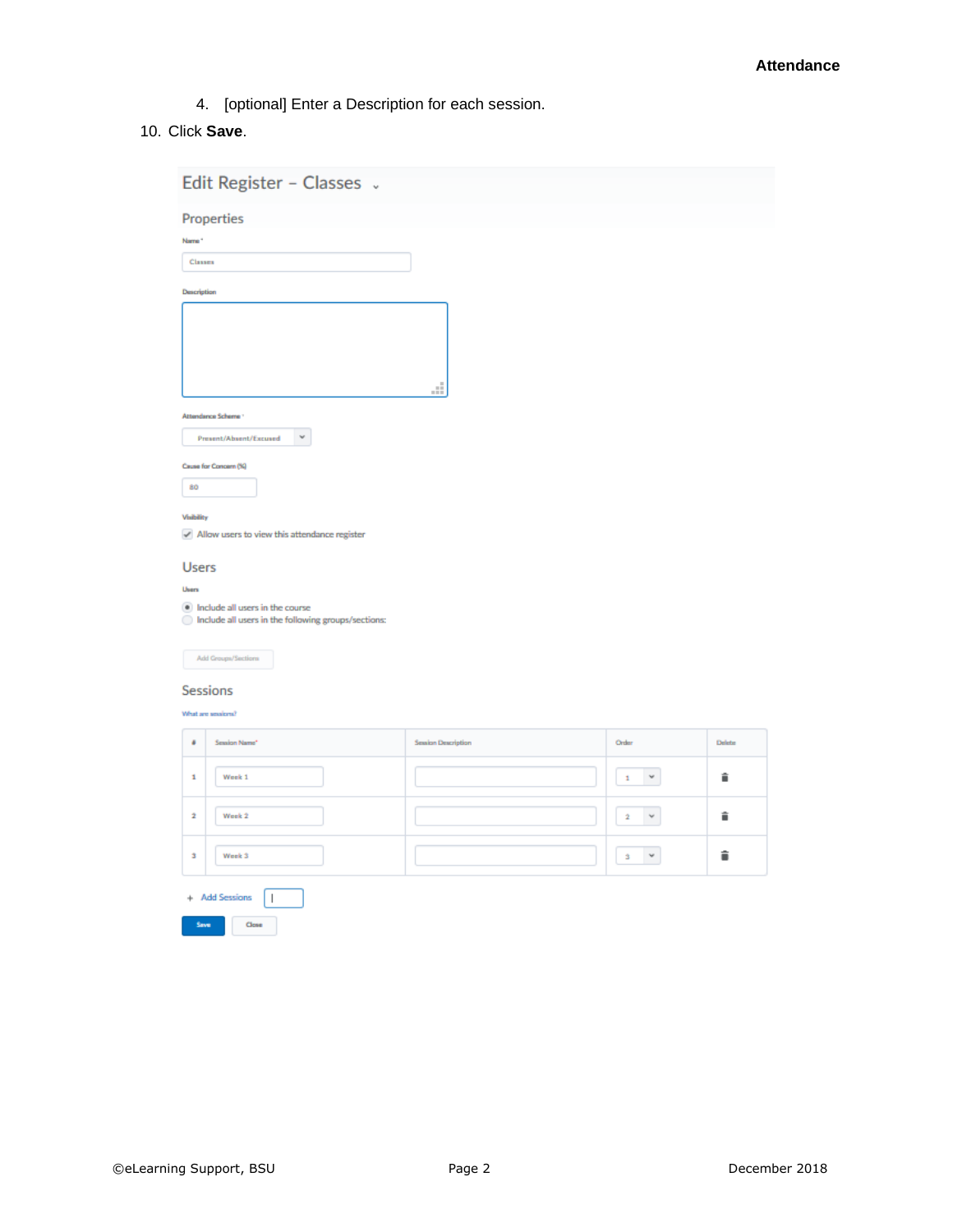### *Enter Attendance Data*

1. From the main Attendance, page, click on the name of the attendance register.

| Attendance Data - Classes v                                                                                                                                                            |                       |           |                          |                          |              |                           |              |                          |
|----------------------------------------------------------------------------------------------------------------------------------------------------------------------------------------|-----------------------|-----------|--------------------------|--------------------------|--------------|---------------------------|--------------|--------------------------|
| <b>Export All Data</b><br><b>Email All Users</b><br>Cause for Concern (%): 80<br># of Sessions: 3<br>View By:<br>User<br>Apply<br>$\checkmark$<br>Q Show Search Options<br>Search For. |                       |           |                          |                          |              |                           |              |                          |
| $\sum$ Email<br><b>Sessions</b><br>$\blacktriangledown$ Totals                                                                                                                         |                       |           |                          |                          |              | % Attendance              |              |                          |
| $\Box$                                                                                                                                                                                 | First Name, Last Name | Week $1$  | Week $2 \Rightarrow$     | Week $3 \frac{1}{2}$     | P            | $\boldsymbol{\mathsf{A}}$ | $\mathsf E$  |                          |
| $\bigcap$                                                                                                                                                                              | Adams, Julie          | ٠         | ٠                        | ٠                        | $\mathbf 0$  | $\mathbf 0$               | $\mathbf{O}$ | ٠                        |
| $\bigcap$                                                                                                                                                                              | <b>BSU, Trainee1</b>  | ٠         | ٠                        | ٠                        | $\mathbf{O}$ | $\mathbf 0$               | $\mathbf 0$  | ×                        |
| $\bigcirc$                                                                                                                                                                             | <b>BSU, Trainee2</b>  | $\bar{a}$ | $\blacksquare$           | ٠                        | $\mathbf 0$  | $\mathbf 0$               | $\mathbf 0$  | $\blacksquare$           |
| $\bigcap$                                                                                                                                                                              | <b>BSU, Trainee3</b>  | $\sim$    | $\overline{\phantom{a}}$ | $\overline{\phantom{a}}$ | $\mathbf 0$  | $\mathbf 0$               | $\mathbf 0$  | $\overline{\phantom{a}}$ |
| $\bigcirc$                                                                                                                                                                             | <b>BSU, Trainee4</b>  | ٠         | ٠                        | $\overline{\phantom{a}}$ | $\mathbf 0$  | $\mathbf{0}$              | $\mathbf{0}$ | ÷                        |
|                                                                                                                                                                                        |                       |           |                          |                          |              |                           |              |                          |

- 2. Enter attendance data for your sessions by clicking the corresponding **Enter Attendance Data** icon on the Attendance Data page.
- 3. Use the Attendance Status drop-down lists to change the attendance status for your users. You can also click **Set Status** to set the same status for all users.
- 4. Click **Save.**

|            | Set Status<br>$\sum$ Email |                             |
|------------|----------------------------|-----------------------------|
| $\Box$     | First Name, Last Name A    | Attendance Status @         |
| $\bigcap$  | Adams, Julie               | P<br>$\checkmark$           |
| $\bigcirc$ | <b>BSU, Trainee1</b>       | A<br>$\checkmark$           |
| $\Box$     | <b>BSU, Trainee2</b>       | P<br>$\checkmark$           |
| $\Box$     | <b>BSU, Trainee3</b>       | None<br>$\checkmark$        |
| $\bigcirc$ | <b>BSU, Trainee4</b>       | None<br>$\checkmark$        |
| $\bigcap$  | Jambor, Brian              | None<br>$\checkmark$        |
| $\bigcirc$ | Pepper, Lisa Dawn          | None<br>$\checkmark$        |
|            |                            | 50 per page<br>$\checkmark$ |

**Tip:** If the majority of students were present, set the status of all users to present, and then manually change the status for those who were absent or excused.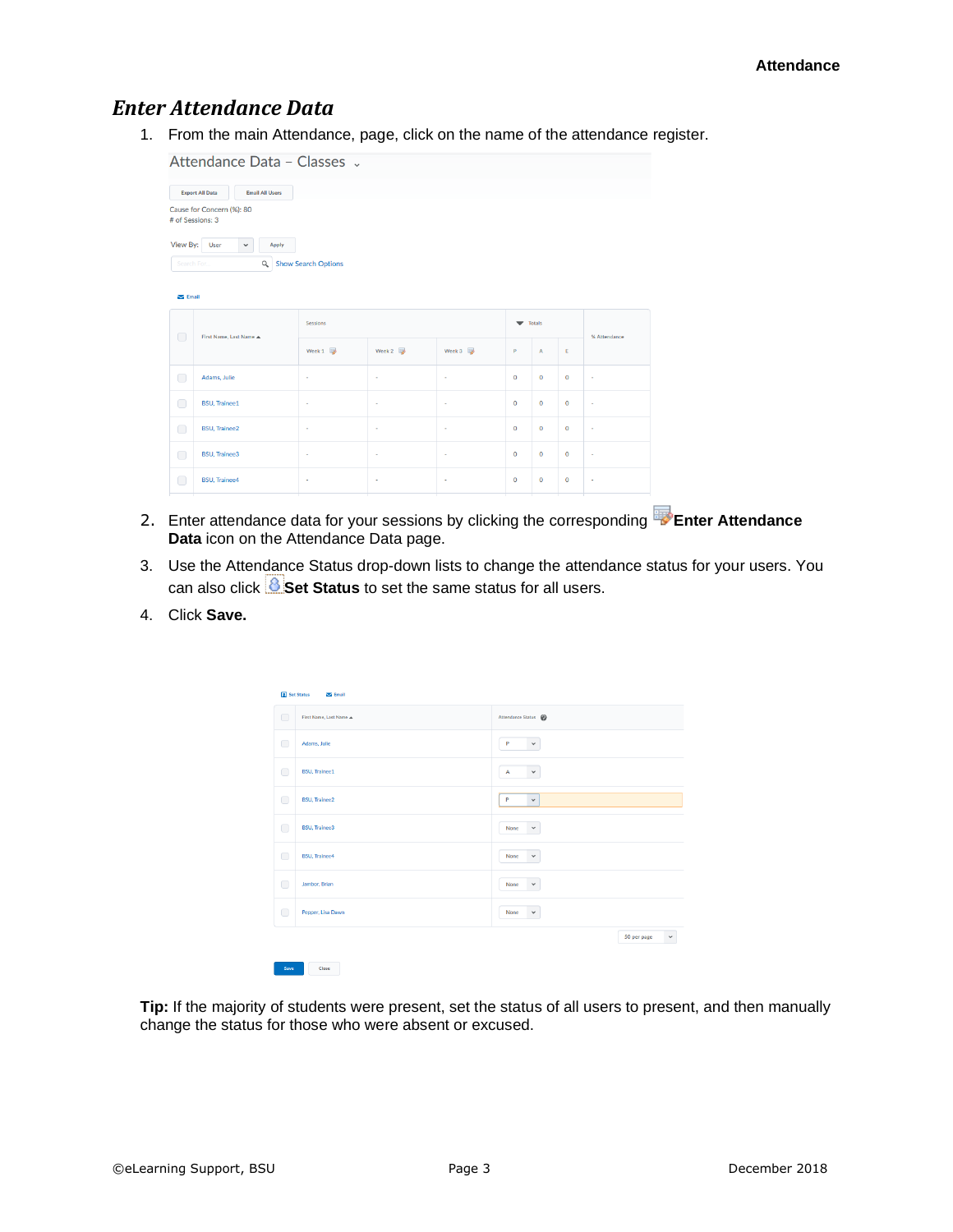## *View Attendance Data*

From the Attendance homepage, click the name of your register to access the Attendance Data page. This page displays all of the data that you have collected for your register, broken down by users and sessions.

|                                         | Attendance Data - Classes v                      |                       |                       |                     |                 |              |              |              |
|-----------------------------------------|--------------------------------------------------|-----------------------|-----------------------|---------------------|-----------------|--------------|--------------|--------------|
|                                         | <b>Export All Data</b><br><b>Email All Users</b> |                       |                       |                     |                 |              |              |              |
|                                         | Cause for Concern (%): 80<br># of Sessions: 3    |                       |                       |                     |                 |              |              |              |
| View By:<br>Search For<br>$\sum$ Email  | User<br>$\checkmark$<br>Apply                    | Q Show Search Options |                       |                     |                 |              |              |              |
| $\Box$                                  | First Name, Last Name A                          | Sessions              |                       |                     | <b>v</b> Totals |              |              |              |
|                                         |                                                  | Week $1$              | Week $2 \overline{5}$ | Week $3 \quad \Box$ | p               | A            | E            | % Attendance |
| $\Box$                                  | Adams, Julie                                     | P                     | ×                     | ×.                  | $\mathbf{1}$    | $\mathbf 0$  | $\mathbf{O}$ | 100          |
| $\Box$                                  | <b>BSU.</b> Trainee1                             | A                     | ×                     | $\sim$              | $\circ$         | $\mathbf{1}$ | $\bullet$    | $0$ $\oplus$ |
| $\Box$                                  | <b>BSU, Trainee2</b>                             | P                     | ×                     | $\sim$              | $\mathbf{1}$    | $\mathbf 0$  | $\bullet$    | 100          |
| $\begin{array}{ccc} \hline \end{array}$ | <b>BSU, Trainee3</b>                             | P                     | ٠                     | ٠                   | $\mathbf{1}$    | $\mathbf 0$  | $\bullet$    | 100          |
| $\Box$                                  | <b>BSU.</b> Trainee4                             | P                     | ٠                     | ٠                   | $\mathbf{1}$    | $\mathbf 0$  | $\bullet$    | 100          |

Each row displays the user, the attendance status for each session, the summary of attendance statuses, and the user's attendance percentage for the register. If you have set a Cause for Concern threshold, any user that is below your specified percentage will display a **Cause for Concern** icon beside their name in the % Attendance field.

**Tip:** To view the Attendance data for a single student, click on the student's name. This will open a new tab in your browser that displays that student's data in a list. Be sure to close the tab when finished.